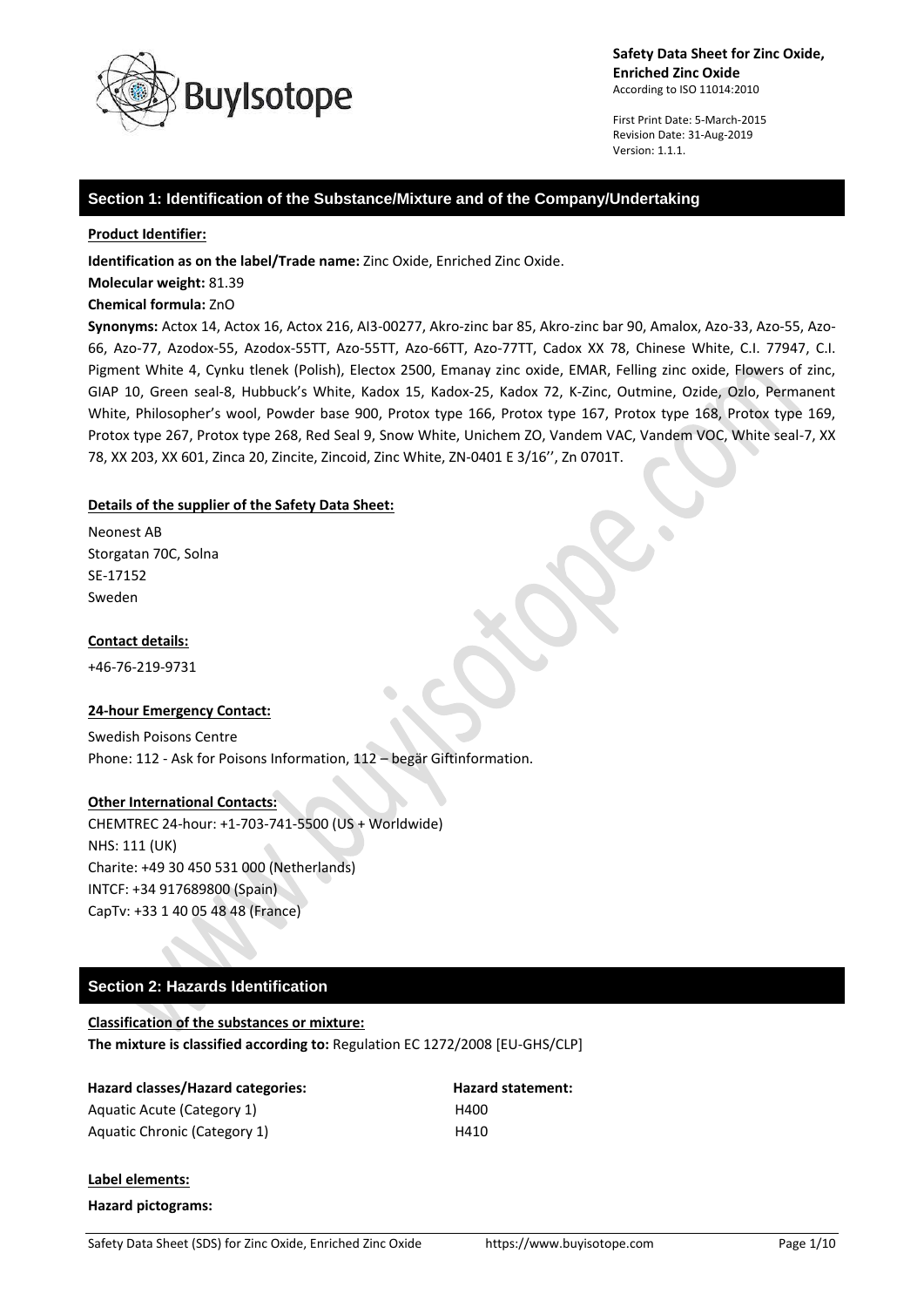

First Print Date: 5-March-2015 Revision Date: 31-Aug-2019 Version: 1.1.1.



# **Section 3: Composition/Information on Ingredients**

**Substance/Mixture:** Substance. **Ingredients:**

| Substance name (IUPAC/EC) | <b>Molecular</b><br>CAS-No. |        | Concentration | <b>Classification</b>                         |
|---------------------------|-----------------------------|--------|---------------|-----------------------------------------------|
|                           | EC-No.                      | weight | % by weight   | EC1272/2008                                   |
| Zinc oxide                | 1314-13-2                   |        | >99%          | Aquatic Acute 1 H400<br>Aquatic Chronic 1H410 |
|                           | 215-222-5                   | 81.39  |               |                                               |

For explanation of abbreviations see Section 16.

### **Section 4: First-Aid Measures**

## **Description of first aid measures:**

**In case of inhalation:** If inhaled, remove to fresh air. If breathing becomes difficult, call a physician. If not breathing, give artificial respiration.

**In case of skin contact:** In case of contact, immediately wash skin with soap and copious amounts of water. Consult a physician.

**In case of eye contact:** In case of contact with eyes, flush with copious amounts of water for at least 15 minutes. Assure adequate flushing by separating the eyelids with fingers. Call a physician.

**In case of ingestion:** If swallowed, wash out mouth with water, provided person is conscious. Call a physician.

#### **Most important symptoms and effects, both acute and delayed:**

#### None known.

**Indication of any immediate medical attention and special treatment needed:** Treat symptomatically. Show this safety data sheet to a physician or emergency room.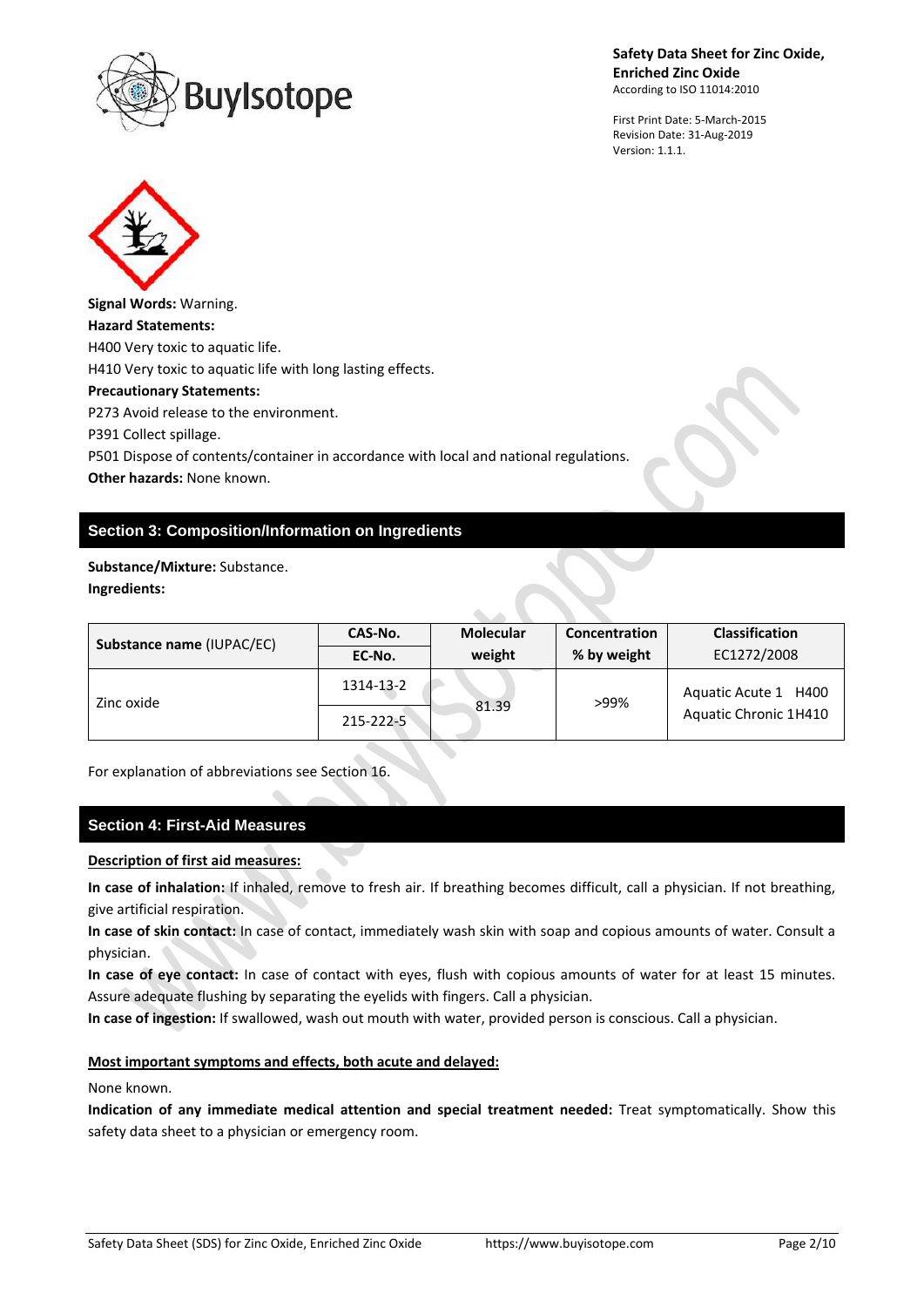

First Print Date: 5-March-2015 Revision Date: 31-Aug-2019 Version: 1.1.1.

# **Section 5: Fire-Fighting Measures**

#### **Extinguisher media:**

**Suitable extinguisher media:** Use water spray, alcohol-resistant foam, dry chemical or carbon dioxide.

**Unsuitable extinguishing media:** None known.

**Special hazards arising from the mixture:** Zinc/zinc oxides.

**Advice for fire-fighters:** Wear self-contained breathing apparatus and protective clothing to prevent contact with skin and eyes.

**Further information:** Standard procedure for chemical fires. Use extinguishing measures that are appropriate to local circumstances and the surrounding environment.

## **Section 6: Accidental Release Measures**

#### **Personal precautions, protective equipment and emergency procedures:**

**Personal precautions:** Exercise appropriate precautions to minimize direct contact with skin or eyes and prevent inhalation of dust.

**Environmental precautions:** Prevent product from entering drains. Prevent further leakage or spillage if safe to do so. Local authorities should be advised if significant spillages cannot be contained.

#### **Methods for containment and cleaning up:**

**Methods for cleaning up:** Sweep up, place in a suitable closed container and hold for waste disposal. Avoid raising dust. Ventilate area and wash spill site after material pickup is complete.

#### **Reference to other sections:**

Treat recovered material as described in the section "Disposal considerations".

# **Section 7: Handling and Storage**

### **Precautions for safe handling:**

**Advice on safe handling:** Avoid formation of dust and aerosols (further processing of solid materials may result in the formation of combustible dusts). Provide appropriate exhaust ventilation at places where dust may be formed. Avoid inhalation. Avoid contact with eyes, skin and clothing. Avoid prolonged or repeated exposure. **Hygiene measures:** Do not eat, drink or smoke when using this product.

### **Conditions for safe storage, including incompatibilities:**

**Requirements for storage areas and containers:** Keep tightly closed in a dry and well-ventilated place. Never allow product to get in contact with water during storage. Storage class (TRGS510): Non-Combustible Solids.

# **Section 8: Exposure Controls/Personal Protection**

#### **Control parameters:**

| <b>Components</b> | CAS-No.                   | Value       | <b>Control parameters</b>   | <b>Basis</b>                            |  |
|-------------------|---------------------------|-------------|-----------------------------|-----------------------------------------|--|
| Zinc Oxide        | 1314-13-2                 | <b>TWA</b>  | 2.000000 mg/m <sup>3</sup>  | USA. ACGIH Threshold Limit Values (TLV) |  |
|                   | Remarks: Metal fume fever |             |                             |                                         |  |
|                   |                           | <b>STEL</b> | 10.000000 mg/m <sup>3</sup> | USA. ACGIH Threshold Limit Values (TLV) |  |
|                   |                           | <b>TWA</b>  | 5.000000 mg/m <sup>3</sup>  | USA. NIOSH-Recommended Exposure Limits  |  |
|                   |                           | TWA         | 5.000000 mg/m <sup>3</sup>  | USA. NIOSH-Recommended Exposure Limits  |  |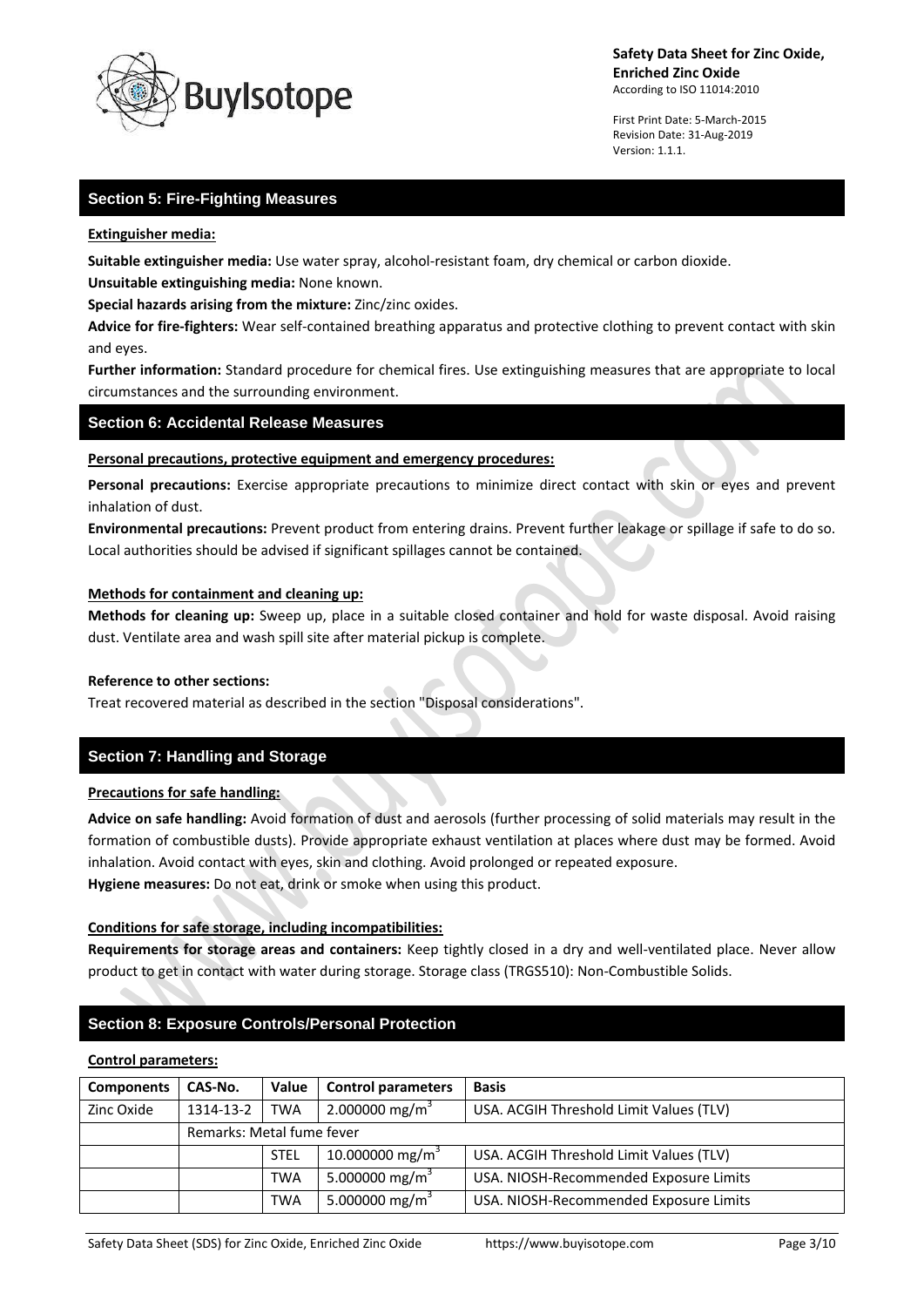

First Print Date: 5-March-2015 Revision Date: 31-Aug-2019 Version: 1.1.1.

|  | <b>ST</b>  | 10.000000 mg/m <sup>3</sup> | USA. NIOSH-Recommended Exposure Limits               |
|--|------------|-----------------------------|------------------------------------------------------|
|  |            | 15.000000 mg/m <sup>3</sup> | USA. NIOSH-Recommended Exposure Limits               |
|  | <b>TWA</b> | 5.000000 mg/m <sup>3</sup>  | USA. Occupational Exposure Limits (OSHA) - Table Z-1 |
|  |            |                             | <b>Limits for Air Contaminants</b>                   |
|  | <b>TWA</b> | 15.000000 mg/m <sup>3</sup> | USA. Occupational Exposure Limits (OSHA) - Table Z-1 |
|  |            |                             | Limits for Air Contaminants                          |
|  | <b>TWA</b> | 5.000000 mg/m <sup>3</sup>  | USA. Occupational Exposure Limits (OSHA) - Table Z-1 |
|  |            |                             | <b>Limits for Air Contaminants</b>                   |
|  | <b>TWA</b> | 5.000000 mg/m <sup>3</sup>  | USA. Occupational Exposure Limits (OSHA) - Table Z-1 |
|  |            |                             | Limits for Air Contaminants                          |

## **Exposure controls:**

**Appropriate engineering controls:** Safety shower and eye bath. Mechanical exhaust required.

## **Individual protection measures, such as personal protective equipment:**

**Eye/face protection:** Safety glasses with side-shields conforming to EN166 Use equipment for eye protection tested and approved under appropriate government standards such as NIOSH (US) or EN 166(EU).

**Hand protection:** Handle with gloves. Gloves must be inspected prior to use. Use proper glove removal technique (without touching glove's outer surface) to avoid skin contact with this product. Dispose of contaminated gloves after use in accordance with applicable laws and good laboratory practices. Wash and dry hands.

**Body protection:** Wear protective clothing as appropriate.

**Respiratory protection:** For nuisance exposures use type P95 (US) or type P1 (EU EN 143) particle respirator. For higher level protection use type OV/AG/P99 (US) or type ABEK-P2 (EU EN 143) respirator cartridges. Use respirators and components tested and approved under appropriate government standards such as NIOSH (US) or CEN (EU).

# **Section 9: Physical and Chemical Properties**

**Information on basic physical and chemical properties**

**Appearance (form):** Solid (powder). **Colour:** White. **Odour:** Odourless. **Odour threshold:** No data available. **Molecular Weight:** 81.39 **pH (concentration):** No data available. **Melting point/range (°C):** No data available. **Boiling point/range (°C):** No data available. **Freezing point (°C):** No data available. **Flash point (°C):** No data available. **Evaporation rate:** No data available. **Flammability (solid, gas):** No data available. **Ignition temperature (°C):** No data available. **Upper/lower flammability/explosive limits:** No data available. **Vapour pressure (20 °C):** No data available. **Vapour density:** No data available. **Relative density (25 °C):** 5.610 g/cm<sup>3</sup> **Water solubility (g/L) at 20 °C:** No data available.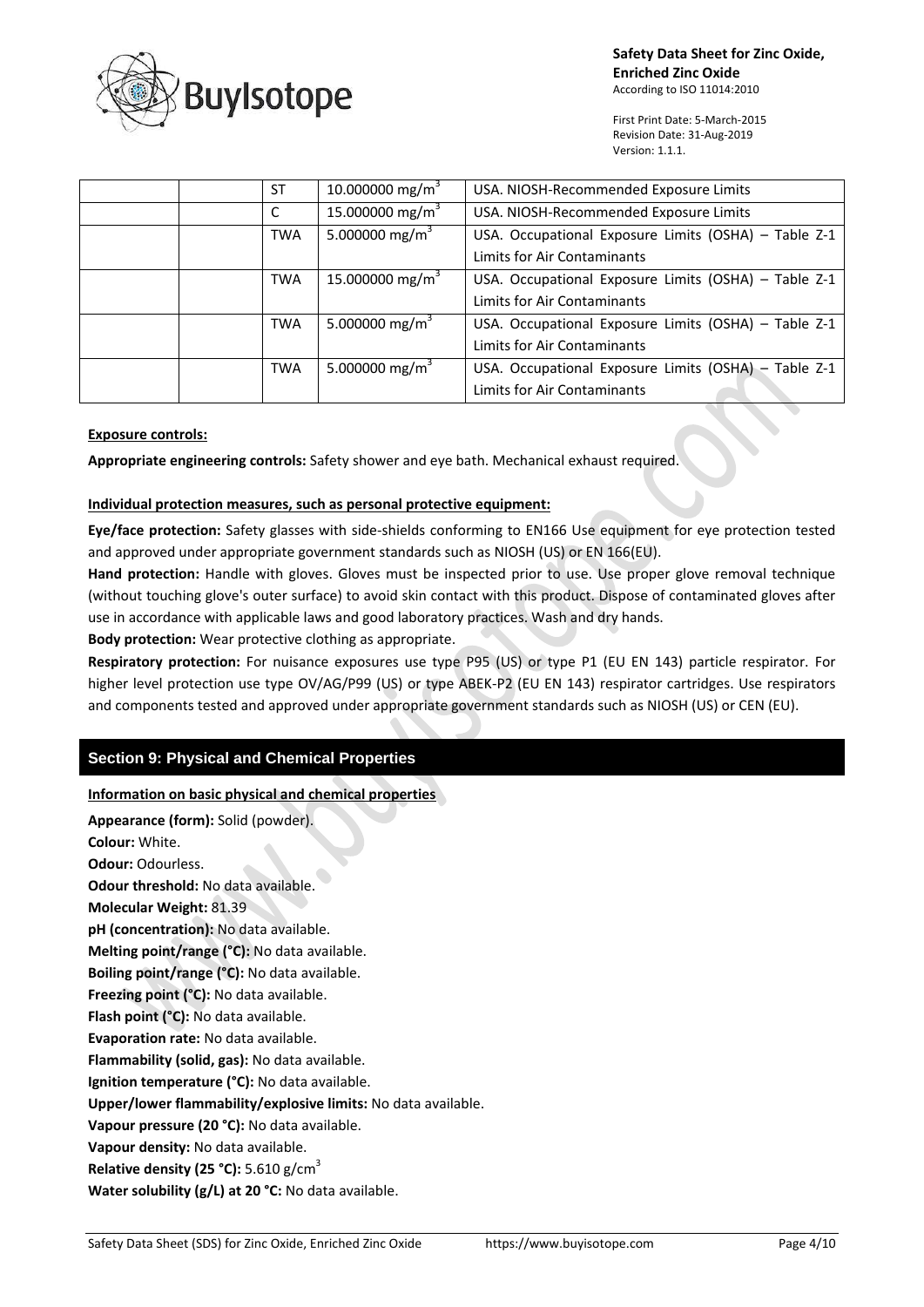

First Print Date: 5-March-2015 Revision Date: 31-Aug-2019 Version: 1.1.1.

**n-Octanol/Water partition coefficient**: No data available. **Auto-ignition temperature:** No data available. **Decomposition temperature:** No data available. **Viscosity, dynamic (mPa s):** No data available. **Explosive properties:** The substance or mixture is not classified as explosive. **Oxidising properties:** The substance or mixture is not classified as oxidizing.

# **Section 10: Stability and Reactivity**

**Reactivity:** No dangerous reaction known under conditions of normal use.

**Chemical stability:** Stable under normal conditions.

**Possibility of hazardous reactions:** No dangerous reaction known under conditions of normal use.

**Conditions to avoid:** None known.

**Incompatible materials:** Strong oxidizing agents.

**Hazardous decomposition products:** Zinc/zinc oxides, zinc oxide fumes.

# **Section 11: Toxicological Information**

# **Information on toxicological effects:**

### **Acute Toxicity:**

LC<sub>50</sub> Inhalation Mouse – 2500 mg/m<sup>3</sup>  $LC_{50}$  Oral Mouse – 7950 mg/kg

# **Classification according to GHS (1272/2008/EG, CLP)**

### **Skin corrosion/irritation:**

Rabbit – mild skin irritation – 24 h

**Serious eye damage/eye irritation:**

Rabbit – mild eye irritation – 24 h

**Respiratory or skin sensitisation:**

Not classified based on available information.

# **Germ cell mutagenicity:**

Hamster – embryo – unscheduled DNA synthesis.

Hamster – embryo – morphological transformation.

Hamster – embryo – sister chromatid exchange.

Guinea pig – embryo – unscheduled DNA synthesis.

### **Carcinogenicity:**

IARC: No component of this product present at levels greater than or equal to 0.1% is identified as a probable, possible or confirmed human carcinogen by IARC.

ACGIH: No component of this product present at levels greater than or equal to 0.1% is identified as a carcinogen or potential carcinogen by ACGIH.

NTP: No component of this product present at levels greater than or equal to 0.1% is identified as a known or anticipated carcinogen by NTP.

OSHA: No component of this product present at levels greater than or equal to 0.1% is identified as a carcinogen or potential carcinogen by OSHA.

### **Reproductive toxicity:**

Not classified based on available information.

**Specific target organ toxicity – single exposure (STOT):**

Not classified based on available information.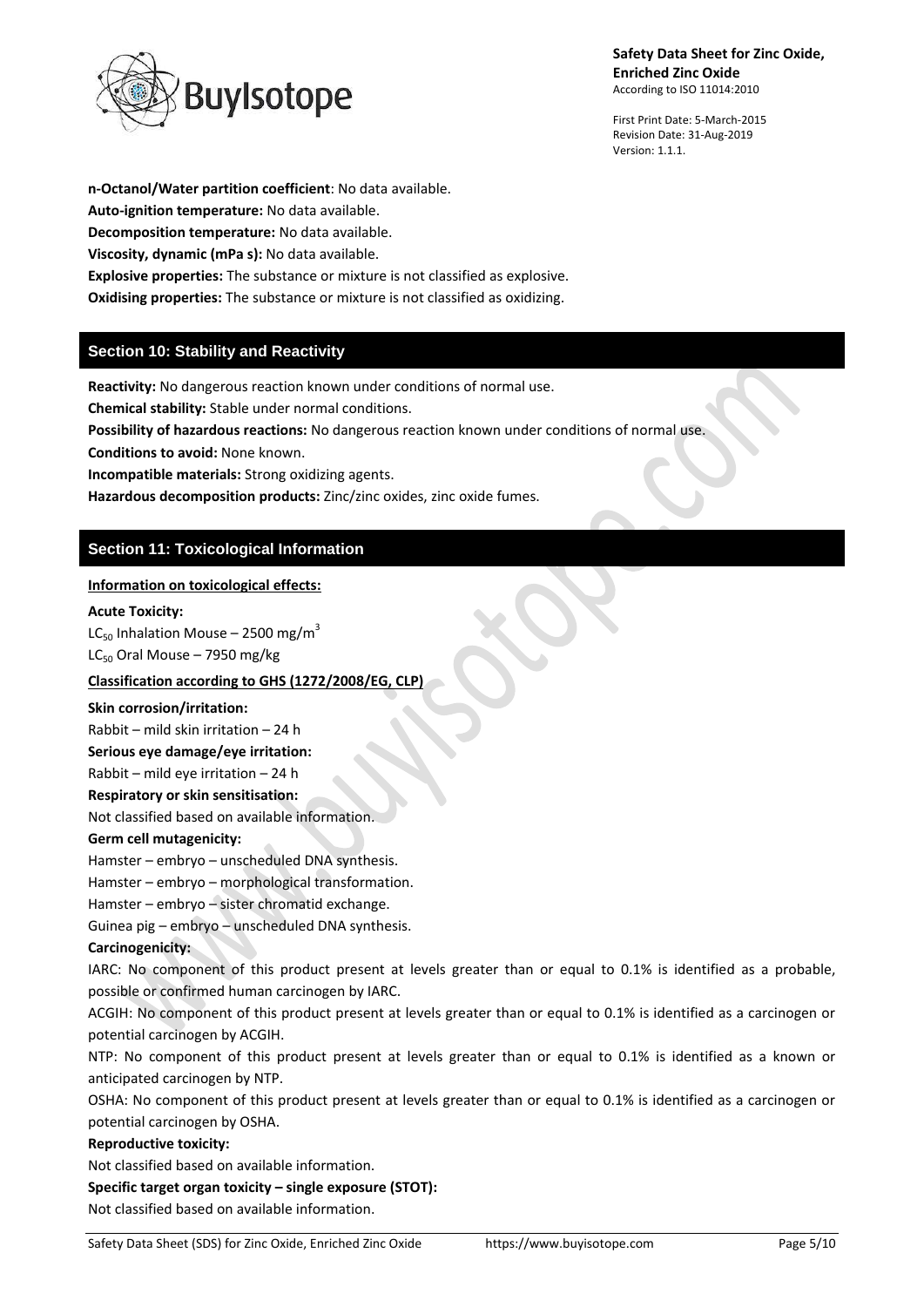

First Print Date: 5-March-2015 Revision Date: 31-Aug-2019 Version: 1.1.1.

#### **Specific target organ toxicity (STOT) – repeated exposure:**

Not classified based on available information.

### **Aspiration toxicity:**

Not classified based on available information.

# **Section 12: Ecological Information**

### **Toxicity:**

Toxicity to fish: LC<sup>50</sup> *- Oncorhynchus mykiss* (rainbow trout) - 1.1 mg/l - 96.0 h

Toxicity to daphnia and other aquatic invertebrates: EC<sub>50</sub> - *Daphnia magna* (Water flea) - 0.098 mg/l - 48 h

**Persistence and degradability:** No data available.

**Bioaccumulative potential:** No data available.

**Mobility in soil:** No data available.

**Results of PBT& vPvB assessment:** Not relevant.

**Other adverse effects:** An environmental hazard cannot be excluded in the event of unprofessional handling or disposal. Very toxic to aquatic life.  $\bullet$ 

# **Section 13: Disposal Considerations**

**Waste treatment methods:** Offer surplus and non-recyclable solutions to a licensed disposal company.

# **Section 14: Transport Information**

### **IMDG:**

**Proper Shipping Name:** ENVIRONMENTALLY HAZARDOUS SUBSTANCE, SOLID, N.O.S. (Zinc oxide).

 $\bullet$ 

**Hazard Class**: 9 **UN Number:** 3077 **Packing Group:** III **EMS No.:** F-A, S-F **Hazard Labels:** 



**IATA:**

**Proper Shipping Name:** ENVIRONMENTALLY HAZARDOUS SUBSTANCE, SOLID, N.O.S. (Zinc oxide). **Hazard Class**: 9 **UN Number:** 3077 **Packing Group:** III

# **Section 15: Regulatory Information**

### **EU regulations:**

**Regulation (EC) No. 1005/2009 on substances that deplete the ozone layer, Annex I and II, as amended** Not listed.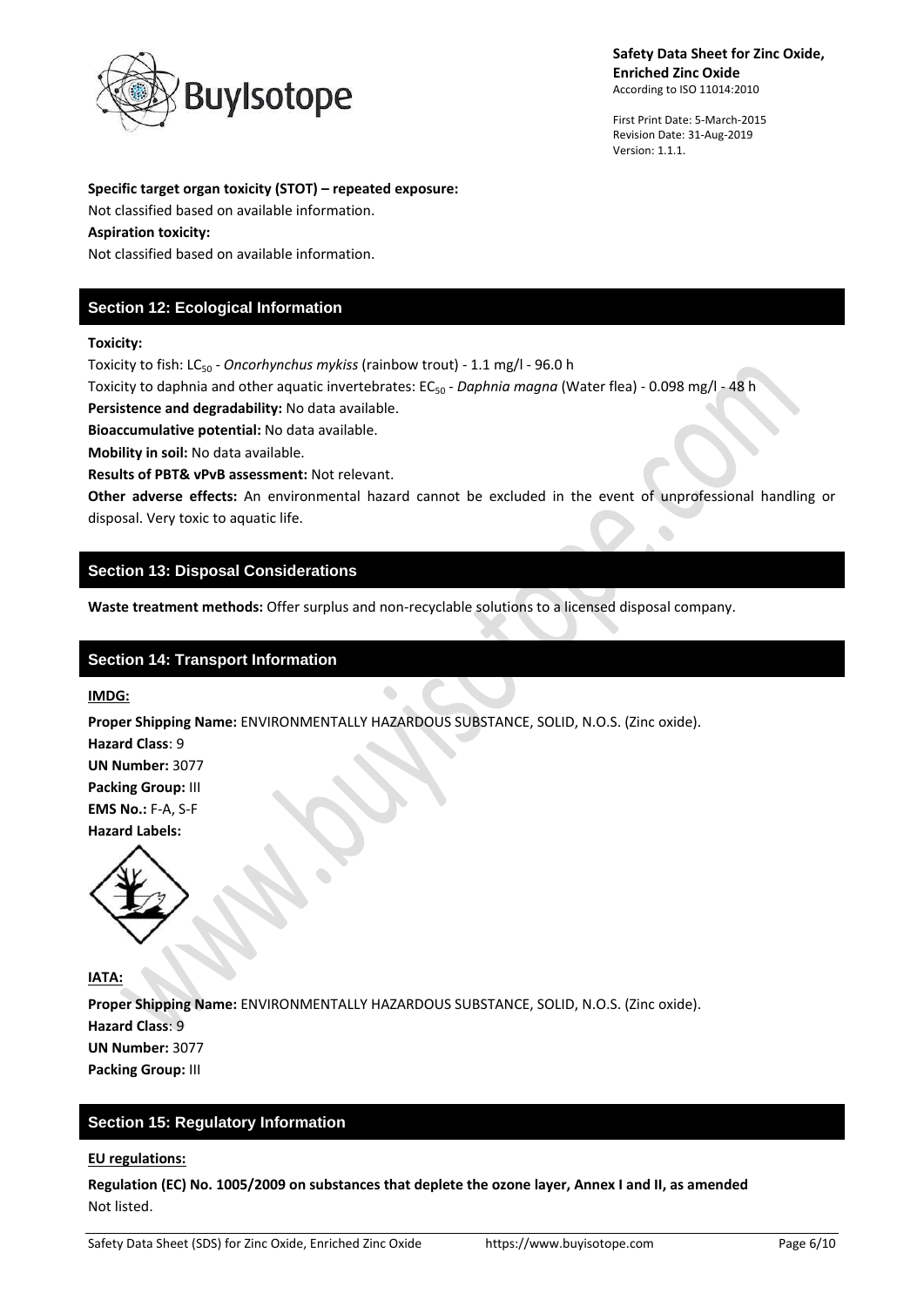

**Regulation (EC) No. 850/2004 on persistent organic pollutants, Annex I**

**Safety Data Sheet for Zinc Oxide, Enriched Zinc Oxide** According to ISO 11014:2010

First Print Date: 5-March-2015 Revision Date: 31-Aug-2019 Version: 1.1.1.

Not listed. **Regulation (EU) No. 649/2012 concerning the export and import of dangerous chemicals, Annex I, Part 1 as amended** Not listed. **Regulation (EU) No. 649/2012 concerning the export and import of dangerous chemicals, Annex I, Part 2 as amended** Not listed. **Regulation (EU) No. 649/2012 concerning the export and import of dangerous chemicals, Annex I, Part 3 as amended** Not listed. **Regulation (EU) No. 649/2012 concerning the export and import of dangerous chemicals, Annex V as amended** Not listed. **Regulation (EC) No. 166/2006 Annex II Pollutant Release and Transfer Registry** Not listed. **Regulation (EC) No. 1907/2006, REACH Article 59(10) Candidate List as currently published by ECHA** Not listed. **Authorisations: Regulation (EC) No. 1907/2006, REACH Annex XIV Substances subject to authorization, as amended** Not listed. **Restrictions on use: Regulation (EC) No. 1907/2006 Annex XVII Substances subject to restriction on marketing and use** Not regulated.

**Regulation (EC) No. 1907/2006, REACH Annex XVII Substances subject to restriction on marketing and use as amended**

Not listed.

**Directive 2004/37/EC on the protection of workers from the risks related to exposure to carcinogens and mutagens at work**

Not regulated.

**Directive 92/85/EEC: on the safety and health of pregnant workers and workers who have recently given birth or are breastfeeding.**

Not regulated.

**Other EU regulations:**

**Directive 2012/18/EU on major accident hazards involving dangerous substances**

Not listed.

**Directive 98/24/EC on the protection of the health and safety of workers from the risks related to chemical agents at work.**

Always applicable.

**Directive 94/33/EC on the protection of young people at work**

Not listed.

**Other regulations:** The product is classified and labelled in accordance with EC directives or respective national laws. This Safety Data Sheet complies with the requirements of Regulation (EC) No 1907/2006, as amended.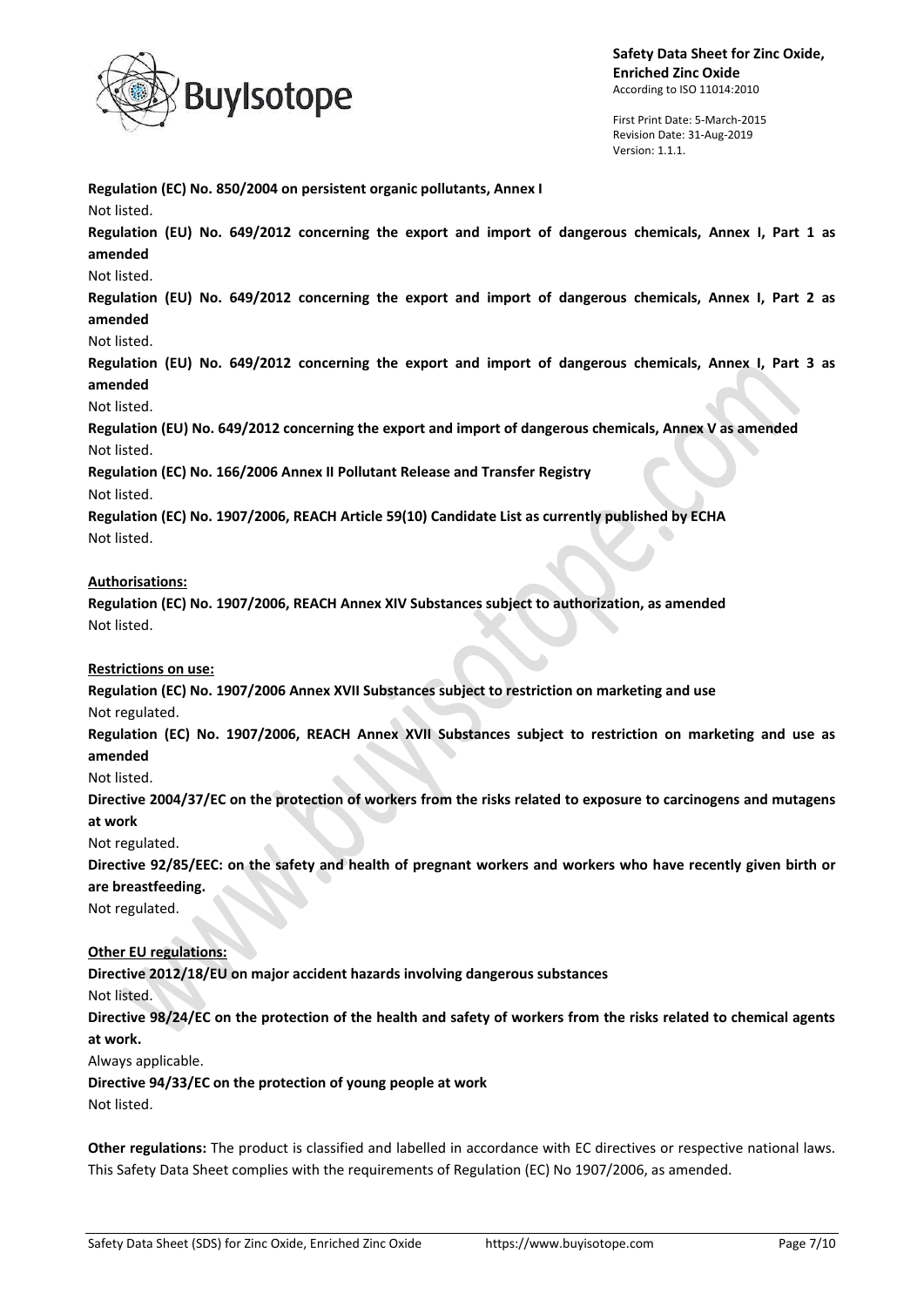

First Print Date: 5-March-2015 Revision Date: 31-Aug-2019 Version: 1.1.1.

**SARA 302 Components:** No chemicals in this material are subject to the reporting requirements of SARA Title III, Section 302.

**SARA 313 Components:** The following component is subject to reporting levels established by SARA Title III, Section 313: Zinc oxide / CAS No. 1314-13-2 / Revision Date 2007-03-01

**SARA 311/312 Hazards:** No SARA Hazards.

**Massachusetts Right To Know Components:** Zinc oxide / CAS No. 1314-13-2 / Revision Date 2007-03-01

**Pennsylvania Right To Know Components:** Zinc oxide / CAS No. 1314-13-2 / Revision Date 2007-03-01

**New Jersey Right To Know Components:** Zinc oxide / CAS No. 1314-13-2 / Revision Date 2007-03-01

**California Prop. 65 Components:** This product does not contain any chemicals known to the State of California to cause cancer, birth defects or any other reproductive harm.

**National regulations:** Follow national regulation for work with chemical agents.

**Chemical safety assessment:** No Chemical Safety Assessment has been carried out.

# **Section 16: Other Information**

**List of abbreviations:**

ACGIH American Conference of Governmental Industrial Hygienists

ADR European Agreement Concerning the International Carriage of Dangerous Goods by Road

ALARA As Low As Is Reasonably Achievable

AMU Atomic Mass Unit

ANSI American National Standards Institute

BLS Basic Life Support

CAM Continuous Air Monitor

CAS Chemical Abstracts Service (division of the American Chemical Society)

CEN European Committee for Standardization

CERCLA Comprehensive Environmental Response Compensation and Liability Act

CLP Classification, Labelling and Packaging (European Union)

CPR Controlled Products Regulations (Canada)

CWA Clean Water Act (USA)

DAC Derived Air Concentration (USA)

DOE United States Department of Energy (USA)

DOT United States Department of Transportation (USA)

DSL Domestic Substances List (Canada)

EC50 Half Maximal Effective Concentration

EINECS European Inventory of Existing Commercial Chemical Substances

EHS Environmentally Hazardous Substance

ELINCS European List of Notified Chemical Substances

EMS Emergency Response Procedures for Ships Carrying Dangerous Goods

EPA Environmental Protection Agency (USA)

EPCRA Emergency Planning and Community Right-To-Know Act (EPCRA) of 1986

GHS Globally Harmonized System

HMIS Hazardous Materials Identification System (USA)

IARC International Agency for Research on Cancer

IATA International Air Transport Association

IBC Intermediate Bulk Containers

ICAO International Civil Aviation Organization

IDLH Immediately Dangerous to Life or Health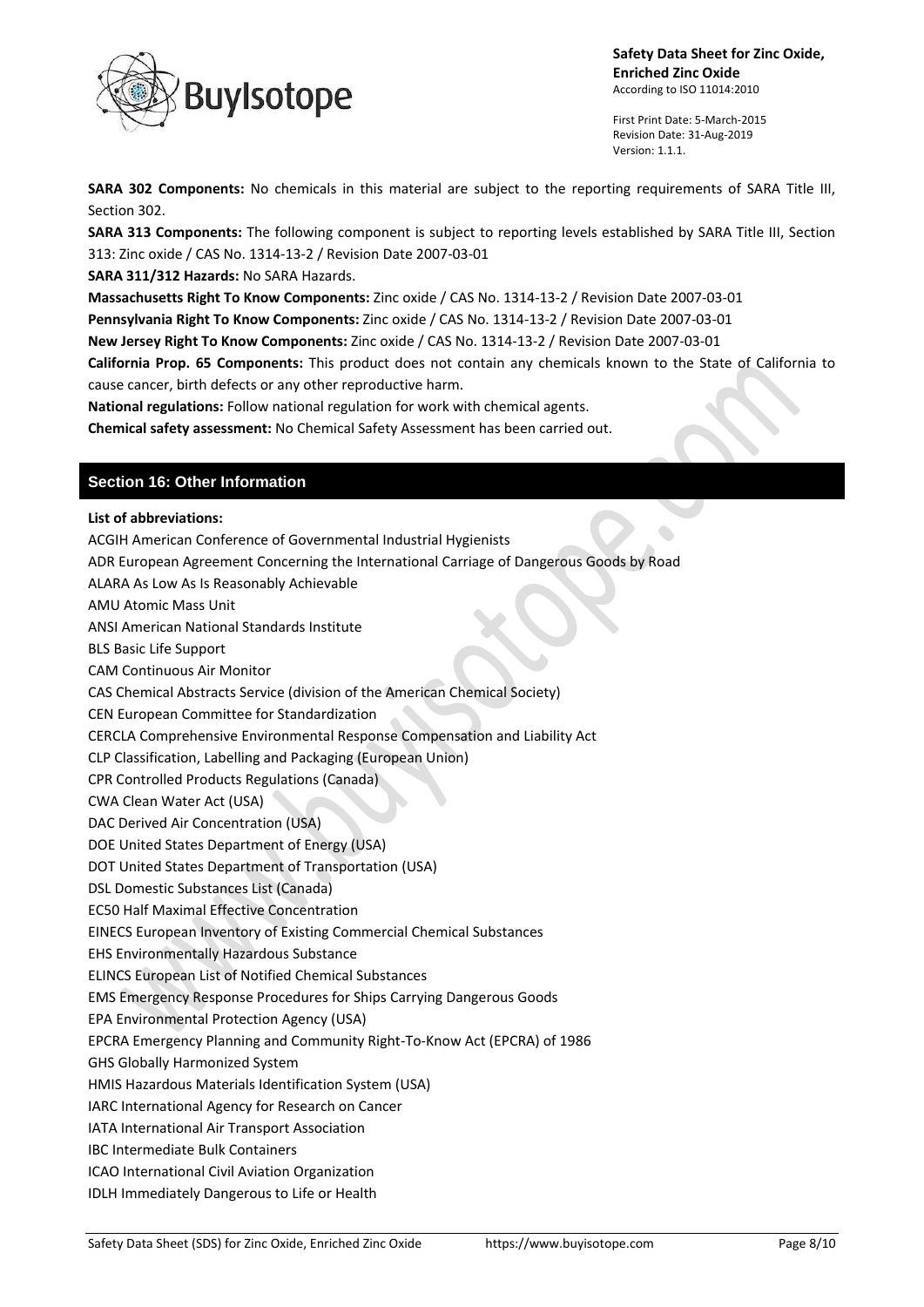

IMDG International Maritime Code for Dangerous Goods

**Safety Data Sheet for Zinc Oxide, Enriched Zinc Oxide** According to ISO 11014:2010

First Print Date: 5-March-2015 Revision Date: 31-Aug-2019 Version: 1.1.1.

LC50 Lethal concentration, 50 percent LD50 Lethal dose, 50 percent LDLO Lethal Dose Low LOEC Lowest-Observed-Effective Concentration MARPOL International Convention for the Prevention of Pollution from Ships MSHA Mine Safety and Health Administration (USA) NCRP National Council on Radiation Protection & Measurements (USA) NDSL Non-Domestic Substances List (Canada) NFPA National Fire Protection Association (USA) NIOSH National Institute for Occupational Safety and Health (USA) NOEC No Observed Effect Concentration N.O.S. Not Otherwise Specified NRC Nuclear Regulatory Commission (USA) NTP National Toxicology Program (USA) OSHA Occupational Safety and Health Administration (USA) PBT Persistent Bioaccumulative and Toxic Chemical PEL Permissible Exposure Limit PIH Poisonous by Inhalation Hazard RCRA Resource Conservation and Recovery Act (USA) RCT Radiation Control Technician REACH Registration, Evaluation, Authorisation and Restriction of Chemicals (Europe) RID Regulations Concerning the International Transport of Dangerous Goods by Rail RTECS Registry of Toxic Effects of Chemical Substances SARA Superfund Amendments and Reauthorization Act (USA) TDG Transportation of Dangerous Goods (Canada) TIH Toxic by Inhalation Hazard TLV Threshold Limit Value TPQ Threshold Planning Quantity TSCA Toxic Substances Control Act TWA Time Weighted Average UN United Nations (Number) VOC Volatile Organic Compound vPvB Very Persistent Very Bioaccumulative Chemical WGK Wassergefährdungsklassen (Germany: Water Hazard Classes) WHMIS Workplace Hazardous Materials Information System **References:** Not available. **Full text of any H-statements not written out in full under Sections 2 to 15:** H400 Very toxic to aquatic life. H410 Very toxic to aquatic life with long lasting effects. **Revision information:** None. **Training information:** Follow training instructions when handling this material. **Further Information:**